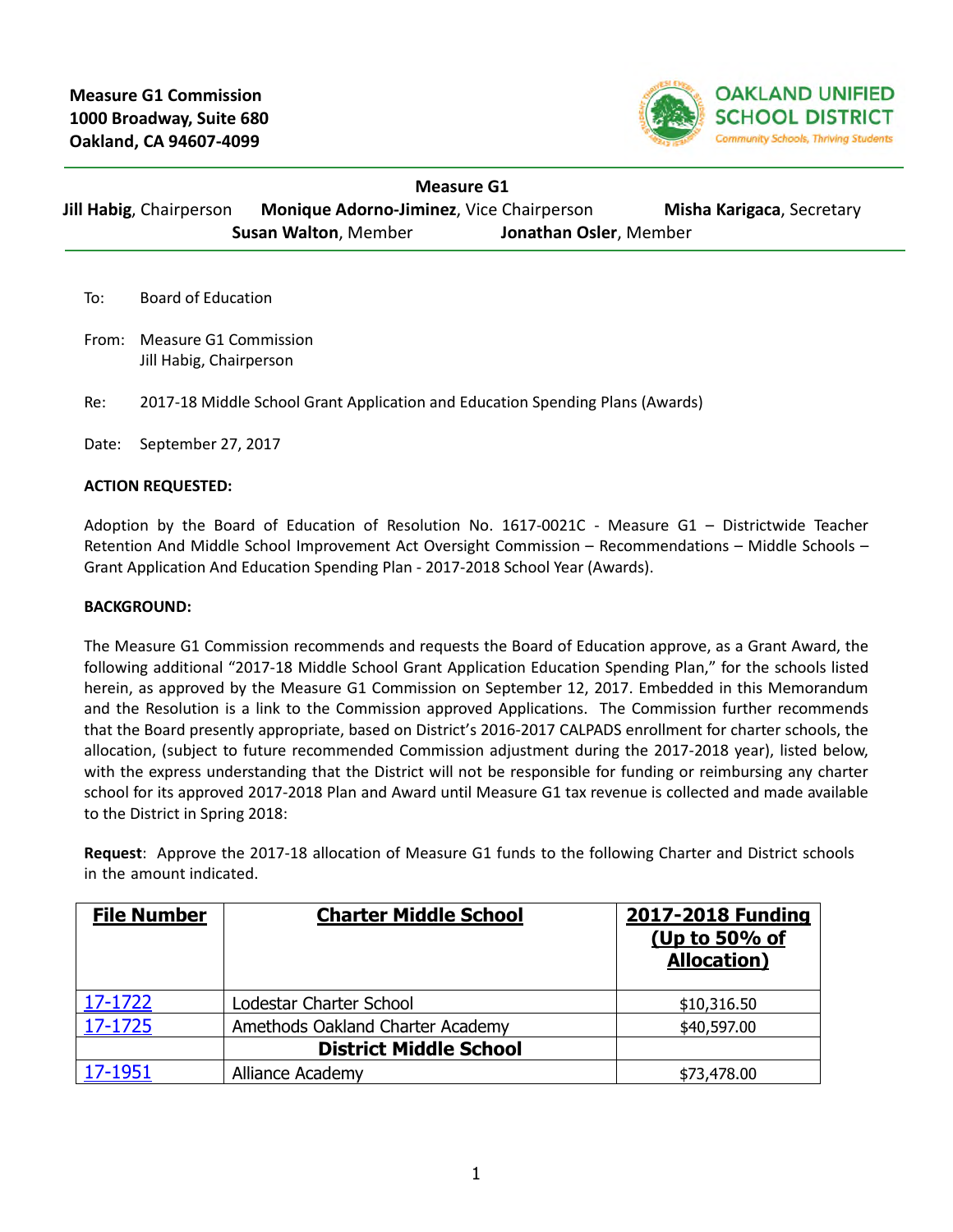#### **RECOMMENDATION:**

Adoption by the Board of Education of Resolution No. 1617-0021C - Measure G1 – Districtwide Teacher Retention And Middle School Improvement Act Oversight Commission – Recommendations – Middle Schools – Grant Application And Education Spending Plan - 2017-2018 School Year (Awards).

Attachments:

Resolution No. 1617-0021C District's CALPADS Middle Schools 2016-17 Enrollment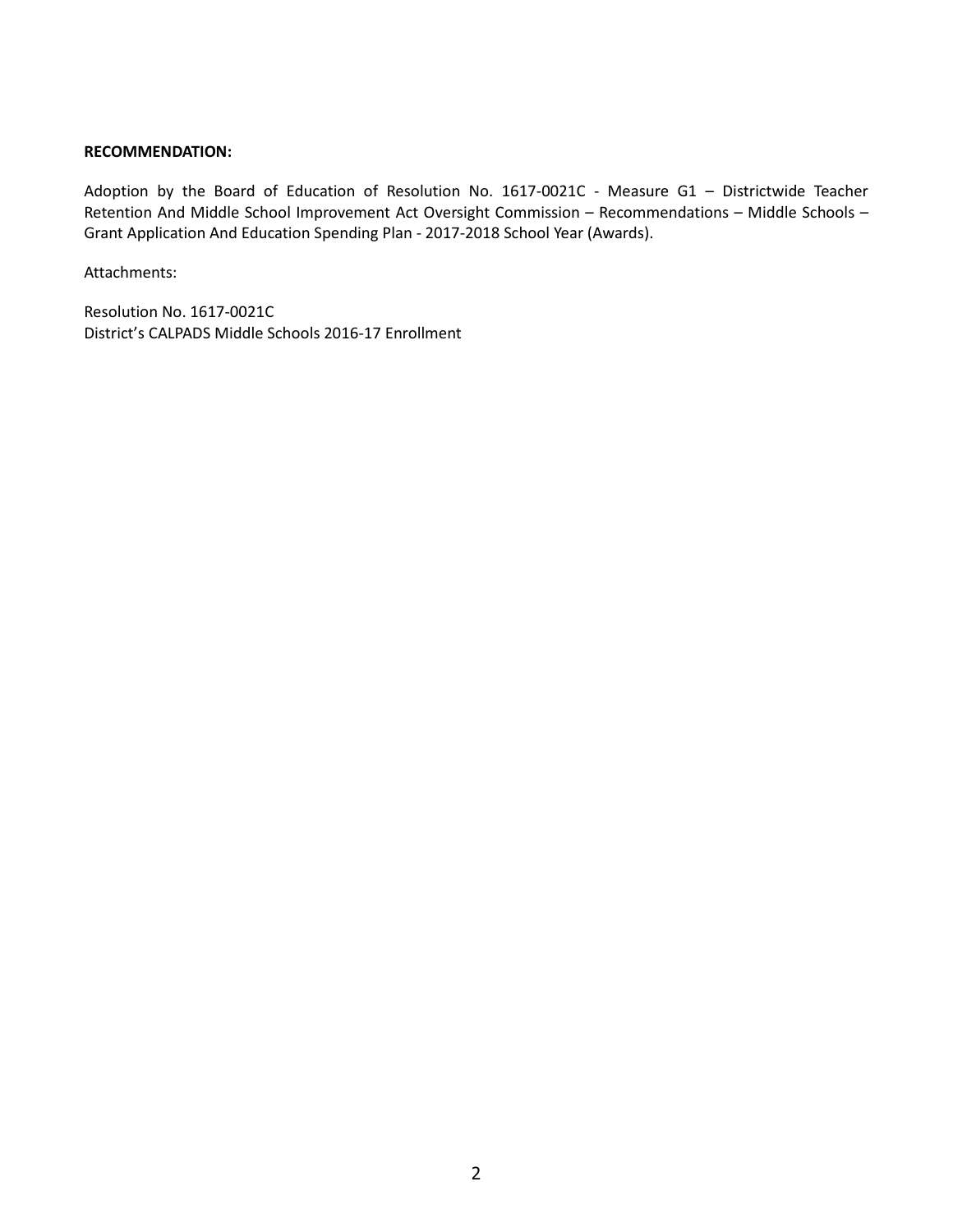## **RESOLUTION OF THE BOARD OF EDUCATION OAKLAND UNIFIED SCHOOL DISTRICT**

### **RESOLUTION NO. 1617-0021C**

# **ADOPTING MEASURE G1 OVERSIGHT COMMISSION'S RECOMMENDATION OF MEASURE G1 APPLICATION AND EDUCATION SPENDING PLANS FOR EACH NAMED MIDDLE SCHOOL**

**WHEREAS**, the Oakland Unified School District ("District") Board of Education on January 25, 2017, adopted Resolution No. 1617-0119 (Legislative File No. 17-0127, Enactment No. 17-0155) creating the Measure G1 – Districtwide Teacher Retention and Middle School Improvement Act Oversight Commission ("G1 Commission"),

**WHEREAS,** the Measure G1 – Districtwide Teacher Retention and Middle School Improvement Act - Oversight Commission on September 12, 2017 reviewed and approved the Middle School Grant Application and Education Spending Plans for the schools named herein and hereby recommends approval of same, as an Award, by the Board of Education,

**NOW, THEREFORE, BE IT RESOLVED,** the Board of Education hereby accepts and adopts the Measure G1 – Districtwide Teacher Retention and Middle School Improvement Act - Oversight Commission's recommended Grant Application and Education Spending Plan and Award for the schools named herein for the 2017-2018 School Year:

| <b>File Number</b> | <b>Charter Middle School</b>     | 2017-2018 Funding<br>(Up to 50% of<br>Allocation) |
|--------------------|----------------------------------|---------------------------------------------------|
| 17-1722            | Lodestar Charter School          | \$10,316.50                                       |
| 17-1725            | Amethods Oakland Charter Academy | \$40,597.00                                       |
|                    | <b>District Middle School</b>    |                                                   |
| 17-1951            | Alliance Academy                 | \$73,478.00                                       |

**BE IT FURTHER RESOLVED** that the Board hereby authorizes the Secretary to annotate this Resolution's cumulative approval of each school's Application and Spending Plan, listed in Section K2 of this Board Meeting's Agenda, (for purposes of full disclosure of the cumulative record of the transactions of the Measure G1 Commission and the Board, on each matter), as if each were an individually Board adopted legislative file; and,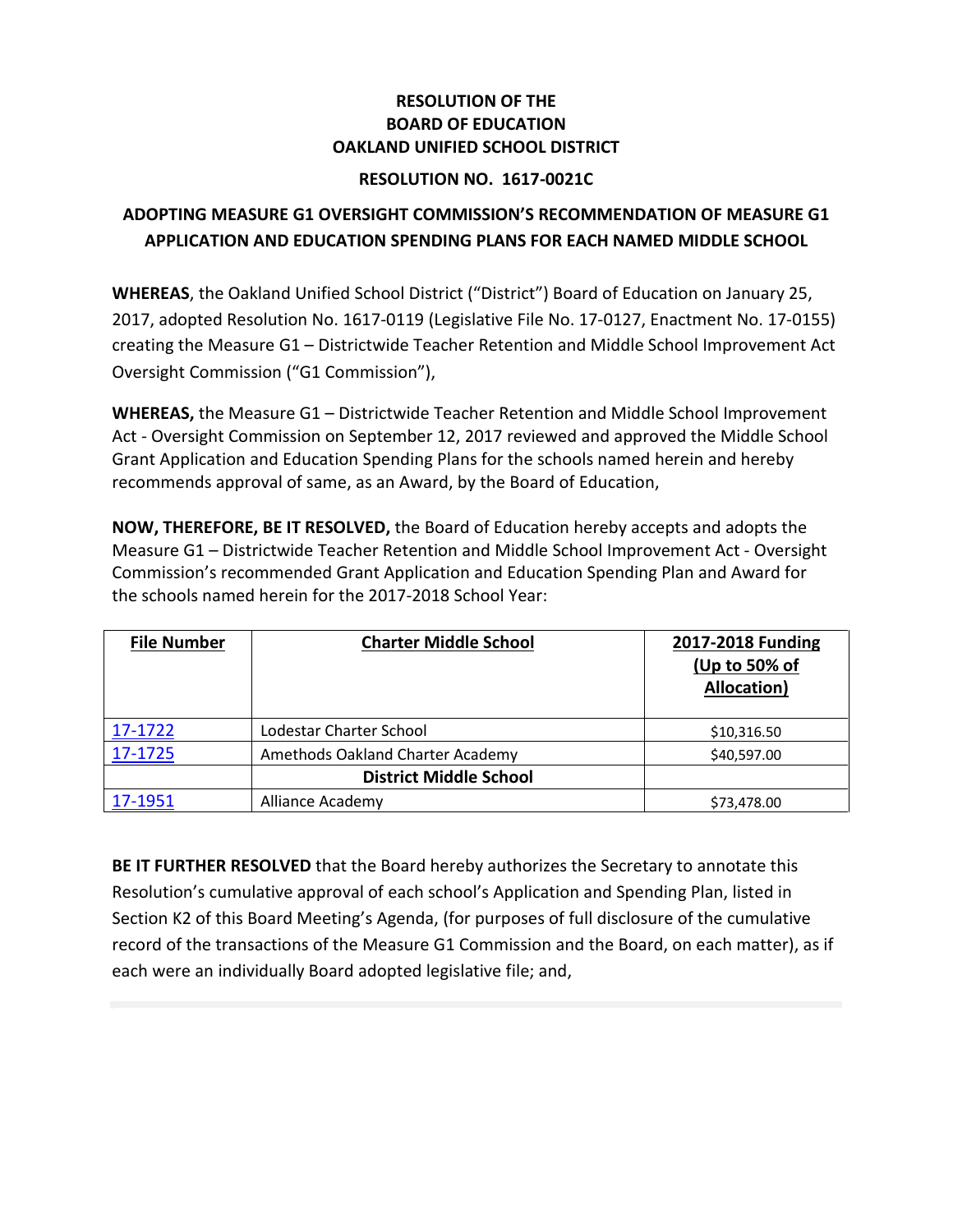**BE IT FURTHER RESOLVED**, that the Board hereby approves and appropriates from the Measure G1 Fund, as an Award, the stated 2017-2018 Funding for each charter school listed herein, with the express understanding that the District will not be responsible for funding or reimbursing any charter school for its approved 2017-2018 Plan and Award until Measure G1 tax revenue is collected and made available to the District in Spring 2018; for the named District school funding is approved and appropriated as authorized pursuant to Resolution No. 1617-0021 (Legislative File No. 17-1132; Enactment No. 17-0665).

PASSED AND ADOPTED by the Board of Education of the Oakland Unified School District this 27th day of September, 2017, by the following vote, to wit:

AYES:

NOES:

ABSTAINED:

ABSENT:

# **CERTIFICATION**

We, James Harris and Kyla Johnson-Trammell, President and Secretary of the Board of Education of the Oakland Unified School District, respectively, do hereby certify that the foregoing Resolution was duly approved and adopted by the Board of Education of said District at its Regular Meeting held on the 27th day of September 2017, with a copy of the Resolution being on file in the Office of the Board of Education of the District.

> James Harris President Board of Education

\_\_\_\_\_\_\_\_\_\_\_\_\_\_\_\_\_\_\_\_\_\_\_\_\_\_\_\_\_\_\_\_\_\_

Kyla Johnson-Trammell **Secretary** Board of Education

\_\_\_\_\_\_\_\_\_\_\_\_\_\_\_\_\_\_\_\_\_\_\_\_\_\_\_\_\_\_\_\_\_\_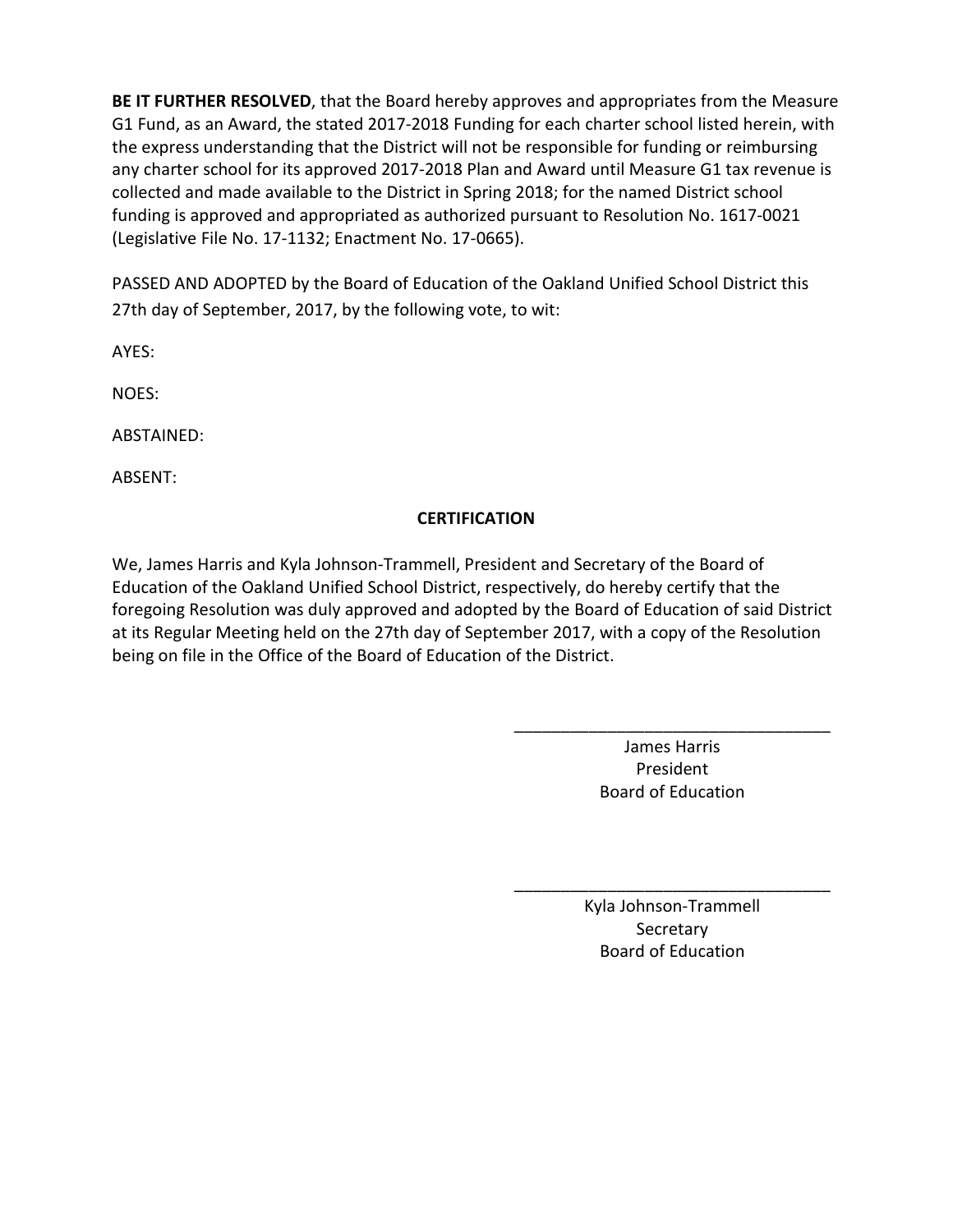| <b>Charter Middle Schools (6-8 Configurations)</b> | <b>100% Allocation</b> | <b>50% Allocation</b> |  |  |  |
|----------------------------------------------------|------------------------|-----------------------|--|--|--|
| <b>American Indian Public Charter II</b>           | 100,590                | \$50,295.00           |  |  |  |
| American Indian Public Charter School              | 48,543                 | \$24,271.50           |  |  |  |
| <b>Ascend Academy</b>                              | 56,788                 | \$28,394.00           |  |  |  |
| <b>Aspire Berkley Maynard Academy</b>              | 52,740                 | \$26,370.00           |  |  |  |
| <b>Aspire ERES Academy</b>                         | 32,538                 | \$16,269.00           |  |  |  |
| Aspire Golden State College Preparatory Academy    | 110,569                | \$55,284.50           |  |  |  |
| Aspire Wilson (Lionel) College Preparatory Academy | 94,657                 | \$47,328.50           |  |  |  |
| <b>Bay Area Technology School (Baytech)</b>        | 60,695                 | \$30,347.50           |  |  |  |
| Conservatory of Vocal / Instrumental Arts (COVA)   | 15,336                 | \$7,668.00            |  |  |  |
| <b>Downtown Charter Academy</b>                    | \$82,342               | \$41,171.00           |  |  |  |
| <b>East Bay Innovation Academy</b>                 | \$24,482               | \$12,241.00           |  |  |  |
| <b>East Oakland Leadership Academy</b>             | \$13,107               | \$6,553.50            |  |  |  |
| <b>EPIC Charter School</b>                         | \$141,320              | \$70,660.00           |  |  |  |
| <b>KIPP Bridge Charter Academy</b>                 | \$68,287               | \$34,143.50           |  |  |  |
| <b>Lighthouse Community Charter</b>                | \$72,096               | \$36,048.00           |  |  |  |
| Lodestar                                           | \$20,633               | \$10,316.50           |  |  |  |
| <b>North Oakland Community Charter School</b>      | \$7,336                | \$3,668.00            |  |  |  |
| <b>Oakland Charter Academy</b>                     | \$81,194               | \$40,597.00           |  |  |  |
| <b>Oakland Military Institute</b>                  | \$80,849               | \$40,424.50           |  |  |  |
| Oakland School for the Arts                        | \$15,308               | \$7,654.00            |  |  |  |
| <b>Vincent Academy</b>                             | \$7,111                | \$3,555.50            |  |  |  |
| <b>COMMUNITY</b>                                   | \$12,531               | \$6,265.50            |  |  |  |
| <b>LAZEAR</b>                                      | \$57,943               | \$28,971.50           |  |  |  |
| <b>Oakland Unity Middle School</b>                 | \$62,415               | \$31,207.50           |  |  |  |
| <b>URBAN</b>                                       | \$2,961                | \$1,480.50            |  |  |  |
| <b>Yu-Ming</b>                                     | \$3,623                | \$1,811.50            |  |  |  |
|                                                    |                        |                       |  |  |  |

Note: This is an estimate of a possible allocation based on CALPADS enrollment of LCFF Oakland residents. This is just an estimate. Actual numbers will be determined based on final enrollment and generated tax revenue.